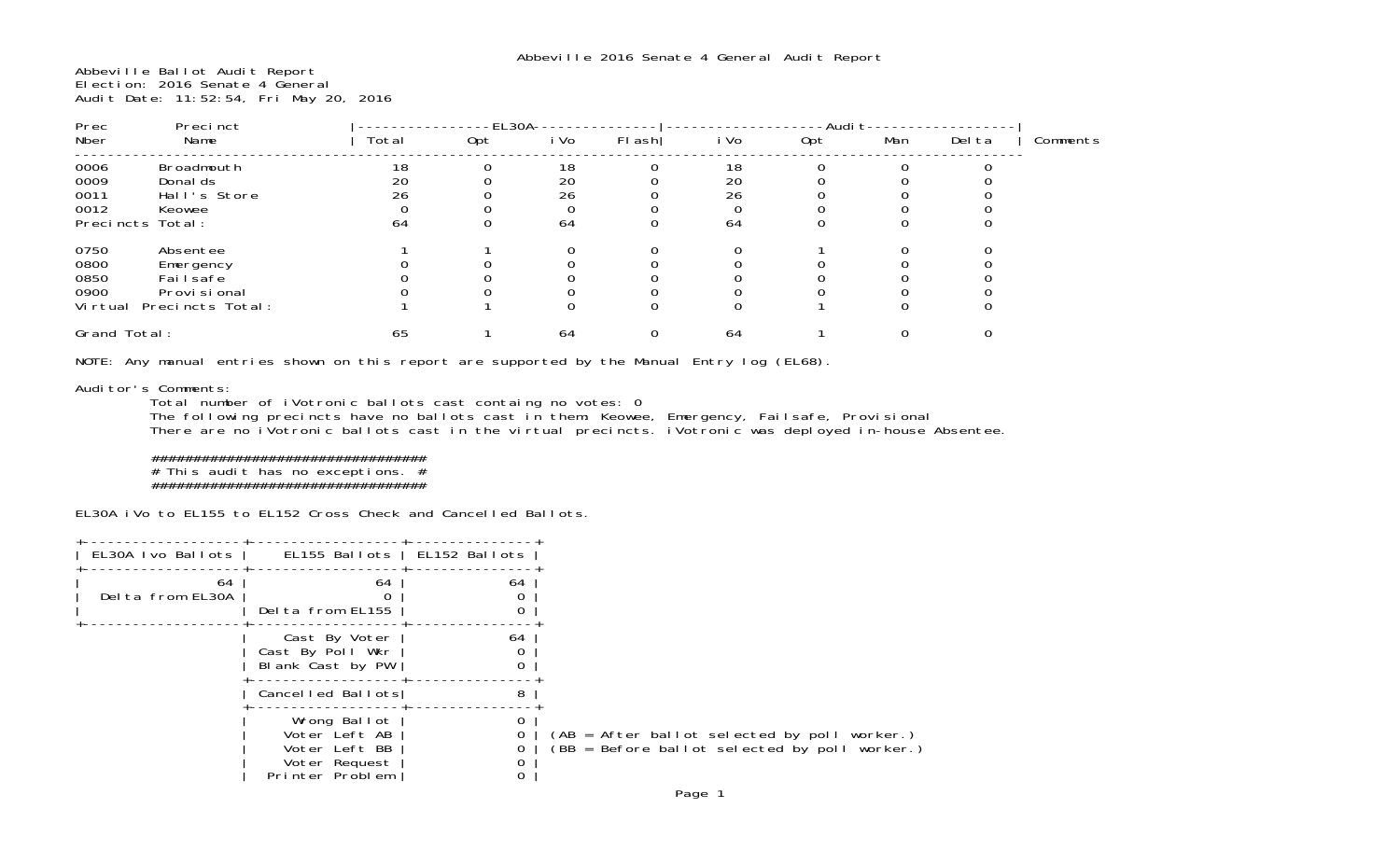| Terminal Problem<br>Other Reason $\vert$ |  |
|------------------------------------------|--|
|                                          |  |

-----------------------------------------------------------------

Number of ADA audio enabled events in this election: 5

|              | Precinct Number and Name                                                | Machine Date |                                                                                                                                                         | Time |
|--------------|-------------------------------------------------------------------------|--------------|---------------------------------------------------------------------------------------------------------------------------------------------------------|------|
| 0009<br>UNKN | 0006 Broadmouth<br>Donal ds<br>Donal ds<br>0011 Hall's Store<br>Unknown |              | 5103068 05/13/2013 10:51:01<br>5124888 05/13/2016 11:00:03<br>5132578 05/13/2016 10:32:50<br>5118425 05/13/2016 09:47:57<br>5131023 05/13/2016 10:50:06 |      |
|              |                                                                         |              |                                                                                                                                                         |      |

Election Date: 05/17/2016

In all but the Absentee Precicnt events reported before election day are due to testing. Machines reported with precinct unknown had ADA Audio Enabled Events but no ballots were cast on them.

Note: The following machines(s) have audit records but no ballots were cast on them: 5127523, 5131023 Because they do not have ballots cast, they cannot be matched to a precinct. This is not an issue as long as the EL30A Ivo Ballots, the EL155 Ballots and the EL152 Ballots match in the table immdiately above.

How to read this report.

This is the ballot level report. It compares the number of ballots cast in the tabulation report, the EL30A with the number of ballots cast in the audit data.

The values read from the EL30A report are reported in four categories; Total, Optical (Opt), iVotronic (iVo) and Flash. None of these values on each line are calculated but parsed from the actual report. The total lines are the calculated sums of the individual precince line values.

The Opt totals are the total number of ballots cast on paper ballots that were scanned into the optical<br>scanner and transferred to the tabulation computer via memory stick or ZipDisk (depending on the type of device, M100 or M650 used to scan the ballots.) Optical totals should exist only in some but not all of the Virtual Precincts at the bottom of the table.

The iVo totals are the results gathered from the PEBs (Personal Electronic Ballot) which are used to open and close an iVotronic voting machine and, after the polls have closed, gather the ballots cast for transmission to the tabulation system.

The Flash totals are the totals that are read from the flash cards in the rare event that the ballots cannot be copied from the machine to the PEB or from the PEB to the tabulating machine.

The values on the Audit side come from the iVotronic audit data that is read from the flash cards as part of the audit process. That process combines the individual machine data into two master audit files, the EL155 Vote image log and the EL152 iVotronic event log.

The EL155 contains a record of all the votes cast on a ballot. The vote images indicate the machine 0counting the number of asterisks in a precint we get the number of ballots cast in that precinct. That number should always match the number in the iVo column on the EL30A side of the report.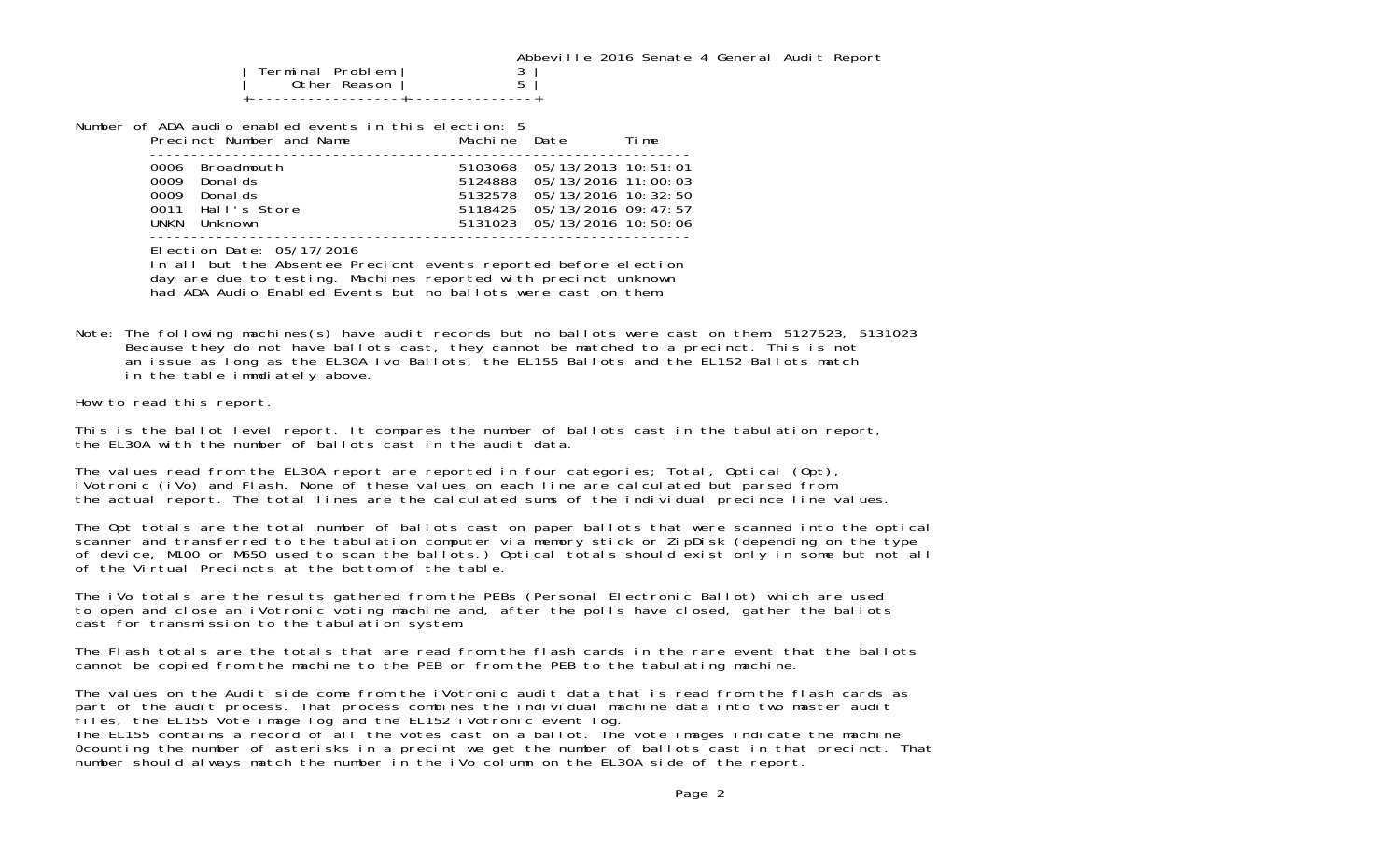Abbeville 2016 Senate 4 General Audit Report Optical ballots do not have electonically readable audit files. So if the audit data iVotronic total does not match the EL30A Total value, the auditor is prompted to read the paper report from the optical scanner and enter the total ballots cast into the auditing program.

If the sum of the audit iVotronic and Optical ballots cast still do not match the EL30A total value, then the audit software reads the EL68 Manual Entry log for any changes made in that precinct to either the iVo or Opt totals by the CEC staff. It displays any manual entries to the auditor for inclusion into the totals. If accepted by the auditor these entries are automatically added to the Man column from the Manual Entry log.

Finally, the audit software calculates the Delta value which should be zero unless the sum of the iVo, the Opt and the Man do not match the EL30A Total column. If the Delta is greater than zero then audit data is missing. A comment will be placed on that line in the report indicating missing audit data. If the Delta value is less than zero then there are more ballots in the audit data than there are in the tabulated data and a comment will be placed on that line in the report.

Wherever possible, the audit system will attempt to indicate where the difference is by displaying the iVotronic machine numbers and the number of ballots cast on that machine that exist in the audit data. In the case of missing tabulated data, it might be possible to identify a machine that has the same number of ballots cast as the delta value and that number and ballot count will be highlited with a < sign. If there is a non zero Delta value there will be an entry by the auditor explaining the variance.

Finally, there is a EL30A iVo to EL155 to EL152 Cross Check and Cancelled Ballots table in the report This table should indicate that the nubmer ballots cast in the EL30A match the numbers in the EL155 and the EL152 report. Then there are some statistics pulled from the EL152 repor that indicate how many ballots were cast by the voter and the number cast by the poll worker. Lastly the number of ballots that were cancelled and the reason they were cancelled. It should be noted that the reason cancelled is chosen from a pull down menu presented to the poll worker when a ballot is cancelled, there is no way to validate the poll worker's choice.

## ----------------------------------------------------------------------------------------------------------------------------------------------------

Abbeville Vote Level Audit Report Election: 2016 Senate 4 General Audit Date: 11:54:08, Fri May 20, 2016

| Precinct Number /<br>Name<br>0ffice                                        | Candi date                | Party | Total          | Optical | $-EL30A-$<br>i Vo | FI ash | i Vo | -Audi t-------<br>Deltal | Comments                            |
|----------------------------------------------------------------------------|---------------------------|-------|----------------|---------|-------------------|--------|------|--------------------------|-------------------------------------|
| 0006<br>Broadmouth<br>State Senate District 4<br>State Senate District 4   | Mike Gambrell<br>Write-In | (Rep) | $\frac{16}{2}$ |         | 16                |        | 16   |                          |                                     |
| 0009<br>Donal ds<br>State Senate District 4<br>State Senate District 4     | Mike Gambrell<br>Write-In | (Rep) | $^{20}_{0}$    | U       | $^{20}_{0}$       |        | 20   |                          | 0 * No Audit Data expected or found |
| Hall's Store<br>0011<br>State Senate District 4<br>State Senate District 4 | Mike Gambrell<br>Write-In | (Rep) | 25             |         | 25                |        | 25   |                          |                                     |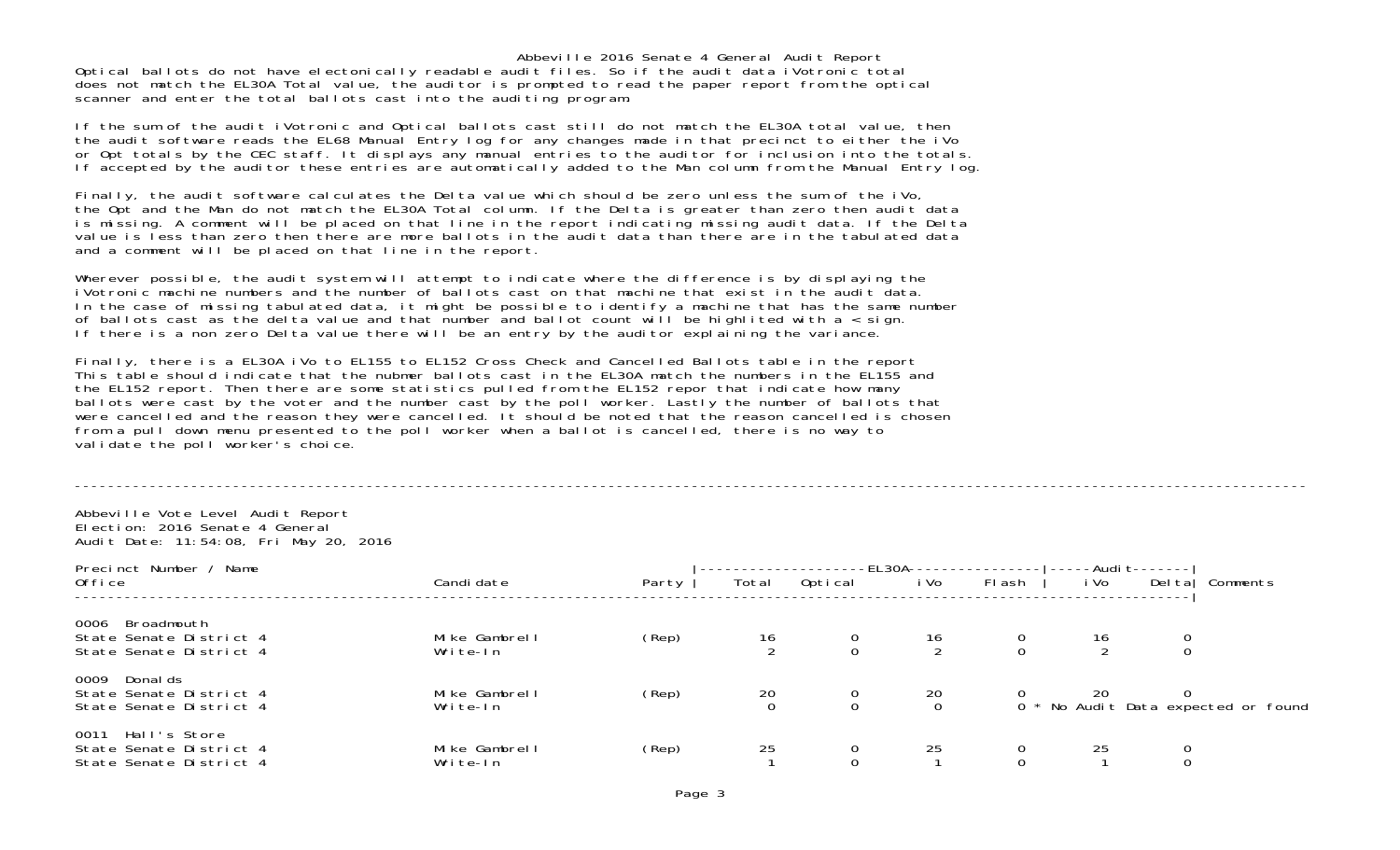|                                                                                                               |                           | Abbeville 2016 Senate 4 General Audit Report |                                      |                                      |                                      |                                                                                                          |
|---------------------------------------------------------------------------------------------------------------|---------------------------|----------------------------------------------|--------------------------------------|--------------------------------------|--------------------------------------|----------------------------------------------------------------------------------------------------------|
| 0012 Keowee<br>State Senate District 4<br>State Senate District 4                                             | Mike Gambrell<br>Write-In | (Rep)                                        | $\begin{matrix} 0 \\ 0 \end{matrix}$ | $\begin{matrix} 0 \\ 0 \end{matrix}$ | $\begin{matrix} 0 \\ 0 \end{matrix}$ | 0 * No Audit Data expected or found<br>0 * No Audit Data expected or found                               |
| 0750<br>Absentee<br>State Senate District 4                                                                   | Mike Gambrell             | $(\text{Rep})$                               |                                      |                                      | $\overline{0}$                       | 0 * All votes cast for this candidate<br>* in this precient are optical.<br>* No Audit Data for optical. |
| State Senate District 4                                                                                       | Write-In                  |                                              | $\Omega$                             | $\overline{0}$                       | $\overline{0}$                       | 0 * No Audit Data expected or found                                                                      |
| 0800 Emergency<br>State Senate District 4<br>State Senate District 4                                          | Mike Gambrell<br>Write-In | (Rep)                                        | $\begin{matrix}0\\0\end{matrix}$     | $\begin{matrix}0\\0\end{matrix}$     | $\begin{matrix} 0 \\ 0 \end{matrix}$ | 0 * No Audit Data expected or found<br>0 * No Audit Data expected or found                               |
| 0850<br>Failsafe<br>State Senate District 4<br>State Senate District 4                                        | Mike Gambrell<br>Write-In | (Rep)                                        | $\begin{matrix}0\\0\end{matrix}$     | $\begin{matrix} 0 \\ 0 \end{matrix}$ | $\begin{matrix} 0 \\ 0 \end{matrix}$ | 0 * No Audit Data expected or found<br>0 * No Audit Data expected or found                               |
| 0900 Provi si onal<br>State Senate District 4<br>State Senate District 4<br>There was no unmatched audit data | Mike Gambrell<br>Write-In | (Rep)                                        | $\begin{matrix}0\\0\end{matrix}$     | $\begin{matrix}0\\0\end{matrix}$     | $\begin{matrix} 0 \\ 0 \end{matrix}$ | 0 * No Audit Data expected or found<br>0 * No Audit Data expected or found                               |

How to read this report.

This is the vote level report. It compares the number of votes cast for each candidate in the tabulation report with the number of ballots cast in the audit data for each candidates in each precinct.

The tabulated values as read from the EL30A report are reported in four categories; Total, Optical (Opt), iVotronic (iVo) and Flash. None of these values on each line are calculated but parsed from the actual report. In the EL30A report all Write-in votes are added together and reported as one candidate name - Write-in. The EL30A does not report individual Write-in candidates.

The Opt totals are the total number of votes cast on paper ballots that were scanned into the optical scanner and transferred to the tabulation computer via memory stick or ZipDisk (depending on the type of device, M100 or M650 used to scan the ballots.) Optical totals should exist only in some but not all of the Virtual Precincts at the bottom of the table.

The iVo totals are the results gathered from the PEBs (Personal Electronic Ballot) which are used to open and close an iVotronic voting machine and, after the polls have closed, gather the ballots cast for transmission to the tabulation system.

The Flash totals are the totals that are read from the flash cards in the rare event that the ballotscannot be copied from the machine to the PEB or from the PEB to the tabulating machine.

The values on the Audit side come from the iVotronic audit data that is read from the flash cards as part of the audit process. That process combines the individual machine data into a master audit file, the EL155 Vote image log.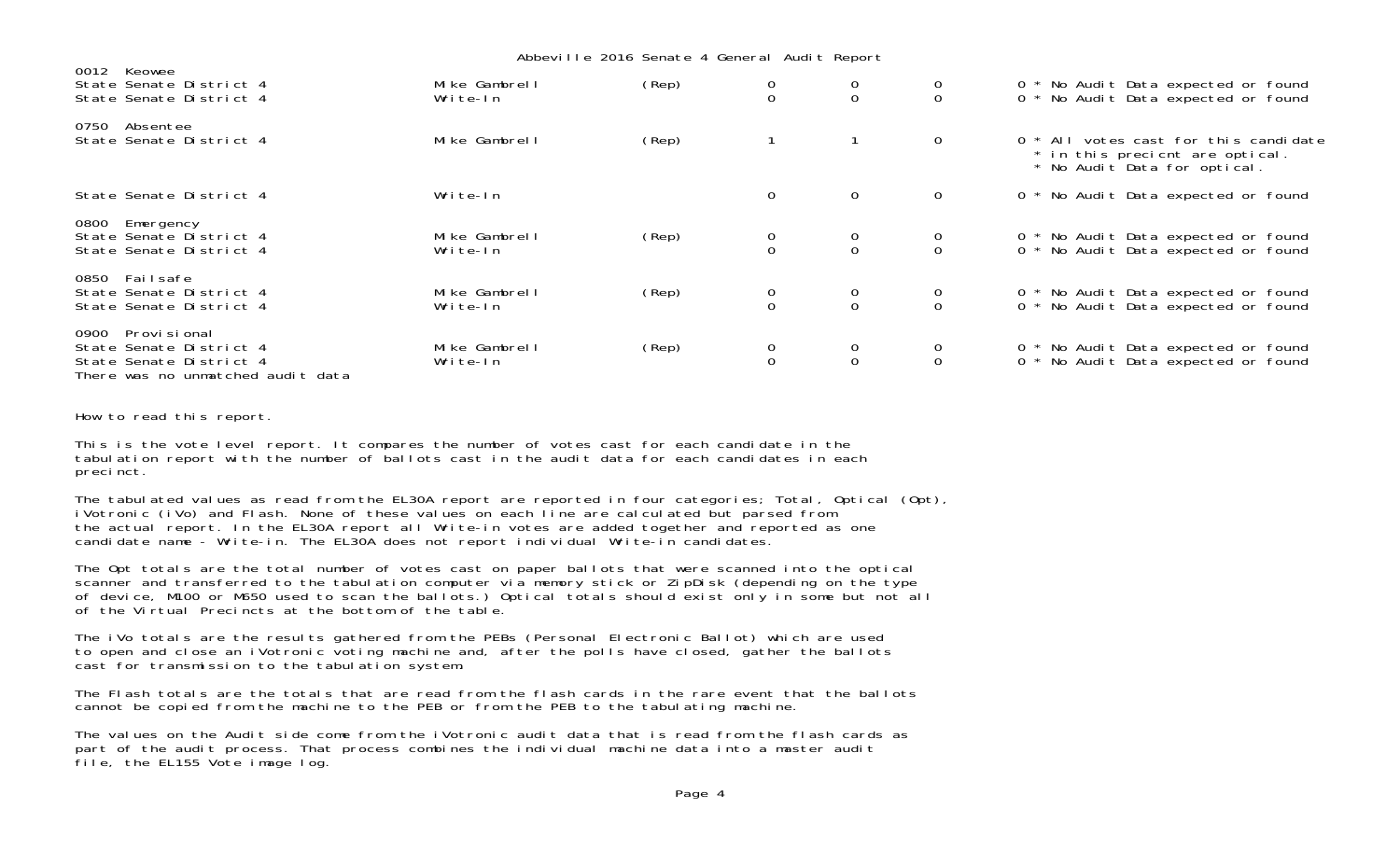Abbeville 2016 Senate 4 General Audit Report The EL155 contains a record of all the votes cast on a ballot. The vote images indicate the machine 0counting the number of times a candidate name for a contest appears in a precint we get the number of votes cast in that precinct for that candidates. That number should always match the number of votes cast for that candidate in that contest in the iVo column on the EL30A side of the report.

Optical ballots do not have electonically readable audit files. So if the audit data iVotronic total votes does not match the EL30A iVo value one of two things will occur. The first is if the iVotronic tabulated is zero and the Total tabulated votes match the tabulated Optical votes the following comment is made in the Audit side of the report; All votes cast for this candidate in this precient are optical No Audit Data for optical, or secondly, if the iVotronic total is not zero, a notation indicating which data Audit data In the event a candidate or the combined Write-in candidates did not receive any votes in a precinct the EL30A will report a zero vote count. If there are no votes for this candidate in a precinct in the audit data, the following comment will be placed into the audit report by the auditing software; No Audit Data expected or found.

Finaly the audit software will search the audit data for any votes that were not found on the EL30A report. If it finds some, it will report those vote totals by contest, candidate name and precinct. if it does not find any unmatched audit data it will report; There was no unmatched audit data

----------------------------------------------------------------------------------------------------------------------------------------------------

Abbeville EL30A45A Comparison Report Election: 2016 Senate 4 GeneralAudit Date: 11:54:29, Fri May 20, 2016

| Office                                             | Candi date                | Party | Tot | Opt | i Vo | -FL 30A-------------------------------FL 45A------------------<br>Flash I | Tot | Opt | i Vo | Flash | Del ta |
|----------------------------------------------------|---------------------------|-------|-----|-----|------|---------------------------------------------------------------------------|-----|-----|------|-------|--------|
| State Senate District 4<br>State Senate District 4 | Mike Gambrell<br>Write-In | (Rep) | 62  |     | -61  |                                                                           | 62  |     | -61  |       |        |

How to read this report.

This is EL30A EL45A Crosscheck Report. It sums each candidates vote totals in each precinct in the EL30A Precinct Detail Report and compares it to the EL45A Election Summary Report that contains the tabulated total for each candidate in the county.

The values read from the EL30A report are reported in four categories; Total, Optical (Opt), iVotronic (iVo) and Flash. None of these values on each line are calculated but parsed from the actual report. The total lines are the calculated sums of the individual precince line values.

The Opt totals are the total number of votes cast on paper ballots that were scanned into the optical scanner and transferred to the tabulation computer via memory stick or ZipDisk (depending on the type of device, M100 or M650 used to scan the ballots.) Optical totals should exist only in some but not all of the Virtual Precincts at the bottom of the table.

The iVo totals are the results gathered from the PEBs (Personal Electronic Ballot) which are used to open and close an iVotronic voting machine and, after the polls have closed, gather the ballots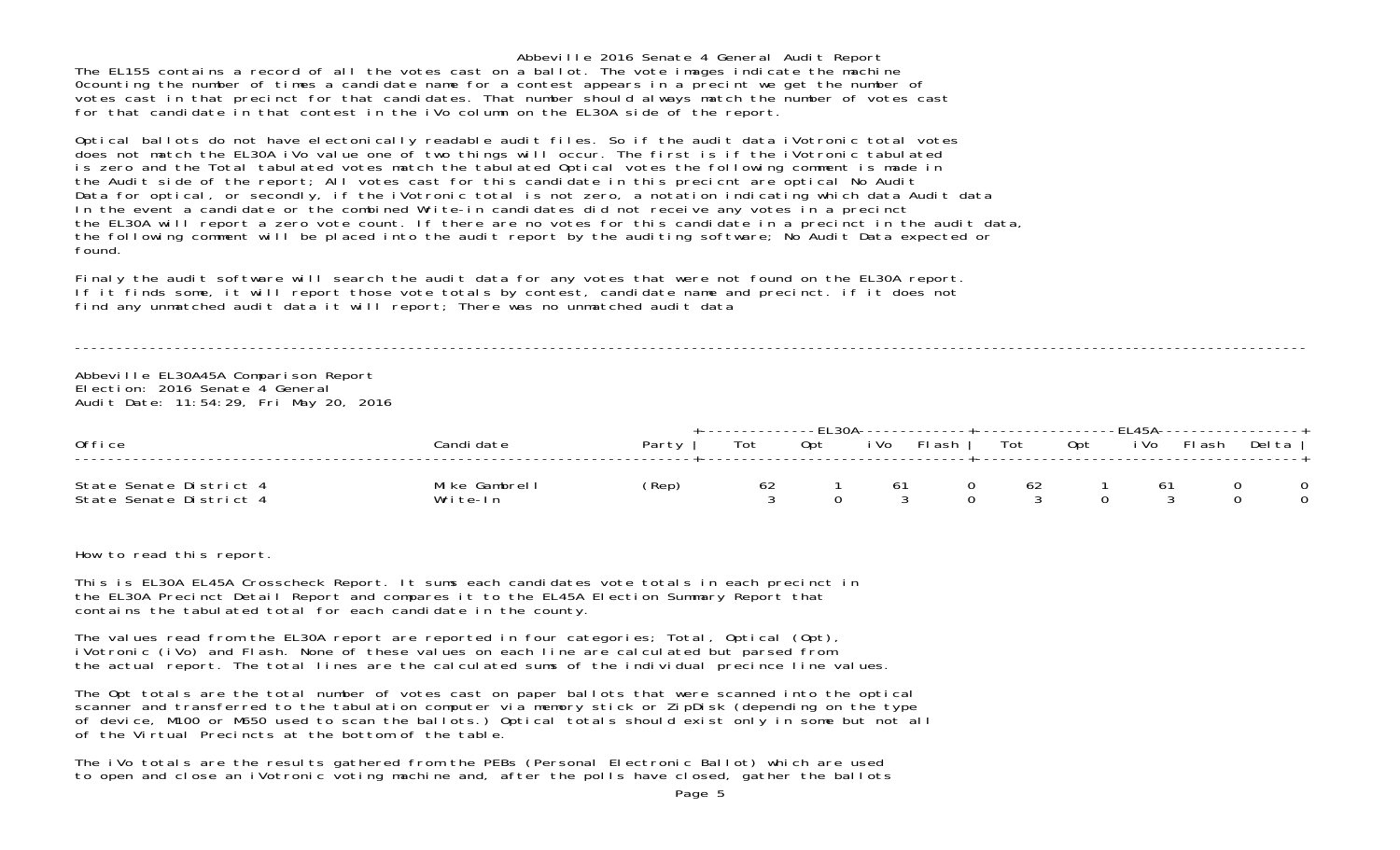cast for transmission to the tabulation system.

The Flash totals are the totals that are read from the flash cards in the rare event that the ballotscannot be copied from the machine to the PEB or from the PEB to the tabulating machine.

The values read from the EL45A report are reported in same four categories; Total, Optical (Opt), iVotronic (iVo) and Flash as the EL30A. Like the EL30A they are parsed from the actual EL45A report. The summary candidate totals are compared against the calculated sums for each candidate from, the EL30A report. Each of the values in each line on the EL30A side must match the same value on the EL45A side and the Delta value must be zero.

----------------------------------------------------------------------------------------------------------------------------------------------------

Abbeville PEB Use Report Election: 2016 Senate 4 General Audit Date: 11:52:54, Fri May 20, 2016

| Precinct                               | PEBs Used                  | Comments |
|----------------------------------------|----------------------------|----------|
| Broadmouth<br>Donal ds<br>Hall's Store | 150393<br>138420<br>148644 |          |

3 precincts processed

The following precinct(s) have no ballots cast in them: Keowee, Emergency, Failsafe, Provisional Note: if there are no ballots cast in a precinct the machines in that precinct cannot be identified so these precinct(s) will not appear in this report.

How to read this report.

This is the PEB Used report. It lists the precints found in the Audit data and lists all the PEBs that were used by the poll workers to open and close the iVotronic machines in that. precinct.

If more than one PEB is used to open and close all the iVotronic machines in a precinct, then the County Election Commission must read ALL the PEBs used in that precinct to assure that they have collected all the ballots from that precinct. A county whose report shows a precinct that has machines open or closed by more than one PEB should double check the Ballot Audit Report against the iVotronic paper tapes and the Poll Book to make sure that all the ballots have been collected and tabulated.

----------------------------------------------------------------------------------------------------------------------------------------------------

Abbeville PEB Exceptions Report Election: 2016 Senate 4 GeneralElection date: 05/17/2016Audit Date: 11:52:54, Fri May 20, 2016